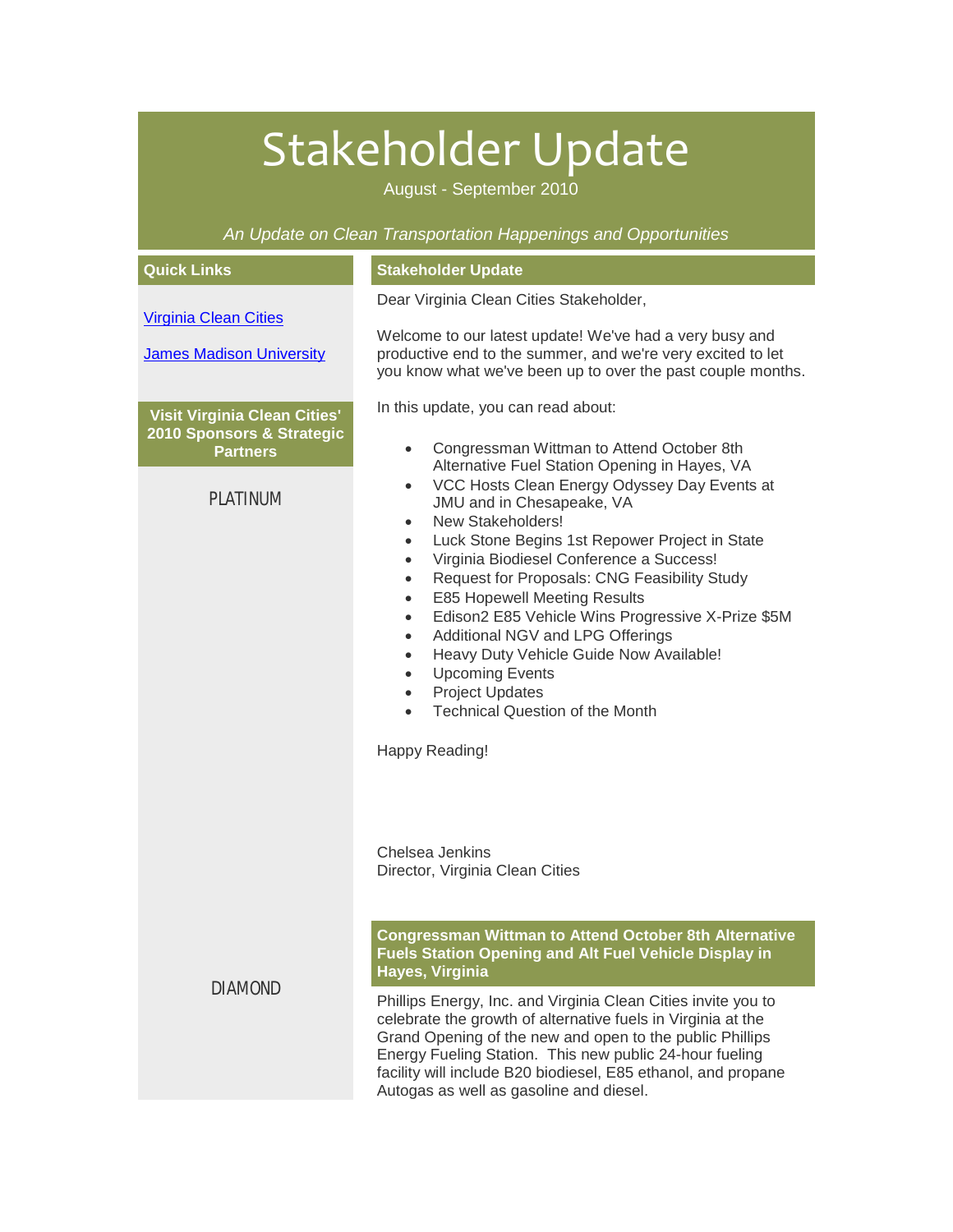Friday, October 8, 2010 10:00 am 2586 George Washington Memorial Highway, Hayes, VA (Gloucester County)

[Map and Directions](https://pod51004.outlook.com/owa/redir.aspx?C=c55b5d8da5504e4b9d2a6b162813bcad&URL=http%3a%2f%2fr20.rs6.net%2ftn.jsp%3fllr%3dtdq8upcab%26et%3d1103711535908%26s%3d2933%26e%3d0016nwpHU_tBQDiwU6yVQiqZ65R5BEYmricBT44Zf2RclFgIMI20fAB9wc7uB1HgqCdY24nnzOsQF4gNOO3EXD-xveXtA4VUZNZ5QCVaMVd94HI4gbtXBzXHHBy9CXpHpFnVy0zquczNKEHAD6u5q1S74KbvvITs4C1oAco5BDCNa2AztV36xH3EBrR3tFrpNU0B-rbziUQXAG_Jzp9HiogUEd03PFljxEPg7b28TT3Oyc%3d) | [RSVP](https://pod51004.outlook.com/owa/redir.aspx?C=c55b5d8da5504e4b9d2a6b162813bcad&URL=http%3a%2f%2fr20.rs6.net%2ftn.jsp%3fllr%3dtdq8upcab%26et%3d1103711535908%26s%3d2933%26e%3d0016nwpHU_tBQB-ExFEtOWYG6-byAqpJRwB_Mf4xyOFnhZv_qgoTzjzokxsRvvGbfuGlJYlVQRxAVnoKuStJ4Xi_vpar4gpmU9Ty0ftgG58FQuna8vhcUoUEpK8bmKlpCpwHHvrSvEB900hnRBBOQ9rSeosNqQaXol_D0pYkJ8JLlw%3d) [Download the Schedule of Events](https://pod51004.outlook.com/owa/redir.aspx?C=c55b5d8da5504e4b9d2a6b162813bcad&URL=http%3a%2f%2fr20.rs6.net%2ftn.jsp%3fllr%3dtdq8upcab%26et%3d1103711535908%26s%3d2933%26e%3d0016nwpHU_tBQDIocM8wt75VH5pXA6dyLZZgqvVd5s0k3fqbAY49ax61IK7rgHJRkVVNdg7WRWQp0WngP7tixsEpBr8PB6DcOjgaAlmdfMl43l0koxsnjVD7usOY9q57yo5LP-TvWMJEjNxrwd1RsKUaiv_H0KjTrJ0xjMuxkreN6Mguk7b3T5HojIm0EBYMcKaGAvUmWyWxgk%3d)

**Enjoy E85 for only \$0.85/gallon from 11:30 to 1pm**, an alternate fuel vehicle ride-n-drive, table-top exhibits from alternative fuel industry partners, and plenty of food and fun!

[Sponsorship Information](https://pod51004.outlook.com/owa/redir.aspx?C=c55b5d8da5504e4b9d2a6b162813bcad&URL=http%3a%2f%2fr20.rs6.net%2ftn.jsp%3fllr%3dtdq8upcab%26et%3d1103711535908%26s%3d2933%26e%3d0016nwpHU_tBQBp3Y0E0zNVvVsrTLd0irslkJC__5aHtlbtOnvFCGwU5AnRwEZuSh7ekEgDi4-FKRwhcaT3I5FmDnmySsan7ChQAzWyAx-pVvgK0n7PQkNiaguzuZwEb4JwpkwGdveyzKaBpDHDLkAAzg%3d%3d)

# **October 15th - Virginia Clean Energy Odyssey Day**

Please join us at one of VCC's two Odyssey day celebrations on October 15th! Virginia Clean Cities will be hosting these events in Harrisonburg and Chesepeake as part of this nationwide celebration.

James Madison University Odyssey Day When: October 15 - 2pm to 5pm Where: James Madison University Memorial Hall 395 South High St. Harrisonburg, VA 22801 Website: [http://www.hrccc.org/odyssey-2010-jmu/](https://pod51004.outlook.com/owa/redir.aspx?C=c55b5d8da5504e4b9d2a6b162813bcad&URL=http%3a%2f%2fr20.rs6.net%2ftn.jsp%3fllr%3dtdq8upcab%26et%3d1103711535908%26s%3d2933%26e%3d0016nwpHU_tBQDpK8cEBpuakO8kyQLIrfLyYJu9sCtTuwY-eAsWJiKTxbVaL9QcEw4kz4RFsfcXjPrczn1J8AtbT5NcMNZktAYhKP8aRXKLwd0XU7B5tFKL4_pddlbr-fzk2pMQAsVD-Fs%3d)

Hampton Roads Clean Energy Odyssey Day When: October 15- 10am to 2pm Where: Tidewater Community College 600 Innovation Dr. Chesepeake, VA 23320 Website: [http://www.hrccc.org/odyssey-2010-tcc/](https://pod51004.outlook.com/owa/redir.aspx?C=c55b5d8da5504e4b9d2a6b162813bcad&URL=http%3a%2f%2fr20.rs6.net%2ftn.jsp%3fllr%3dtdq8upcab%26et%3d1103711535908%26s%3d2933%26e%3d0016nwpHU_tBQCgCwG0s3lmRkGLe7I-e4Vk1nQhMhEsdl8ZRa2A1oy44luRRSRyTcuOR76e6HbBr_BkHzRtWS9R2vchY0pdkjC1lq2xmPYqbMKGjB_n1UQyd3Qv6rS2SL3XgptT0FrMzNc%3d)

# **New Virginia Clean Cities Stakeholders!**

Virginia Clean Cities is pleased to announce three new stakeholder members!

# **Baker Equipment - Diamond Sponsor & Strategic Partner**

[Baker Equipment](https://pod51004.outlook.com/owa/redir.aspx?C=c55b5d8da5504e4b9d2a6b162813bcad&URL=http%3a%2f%2fr20.rs6.net%2ftn.jsp%3fllr%3dtdq8upcab%26et%3d1103711535908%26s%3d2933%26e%3d0016nwpHU_tBQC3pYqiNd-efNarRTyUF6s85tkBh3_oeDEz0jRU3DVE_HwgxEoAt2B1vm4NSGDiT6MC_v3yOkMWdYtAy8uu5HgAiBq7eMdUIJqGh8BG4m7FrSnwFhb3g4d-) has been around since 1919, and has distributed or sold every type of truck equipment imaginable from bulk feed bodies and school buses to aerial personnel lifts, digger derricks, pole and cable trailers, hydraulic tools and fire engines. Baker Equipment also utilizes BAF Technology and Baytech Corpoation trained and certified technicians to convert OEM gasoline engines to run on compressed natural gas utilizing BAF's Calcomp engine systems and Baytech's CNG fuel injection systems. Most recently, VCC teamed with Baker Equipment on our [Southeast Program Autogas Development Program](https://pod51004.outlook.com/owa/redir.aspx?C=c55b5d8da5504e4b9d2a6b162813bcad&URL=http%3a%2f%2fr20.rs6.net%2ftn.jsp%3fllr%3dtdq8upcab%26et%3d1103711535908%26s%3d2933%26e%3d0016nwpHU_tBQDhb-WSxho5fQKaxZU0TNOFOKCPTV_FhZZ1lne32wQG5t-xxmN9VOlsVKtLZ1LPjLt2cnxaLGrY5NBX9Oddyd0gKnvlCmYtYNyTP1611ZNK0g%3d%3d) to bring them on as the Virginia Certified Custom Intaller. Baker will perform all Virginia-based project fleet conversions. Check out the [blog](https://pod51004.outlook.com/owa/redir.aspx?C=c55b5d8da5504e4b9d2a6b162813bcad&URL=http%3a%2f%2fr20.rs6.net%2ftn.jsp%3fllr%3dtdq8upcab%26et%3d1103711535908%26s%3d2933%26e%3d0016nwpHU_tBQArv1Q11ieO_VkWvIIN-fZpQ9CbA73yV2DKVBscS1gWXu8A3Xe4A8hudGNGdBaBlrf1JjATzprabj-kNGUKEi9eRNFk1wnCuL5QmfGDtTqH2Cw-2CtXmFhCb6a2Ml9aOW0%3d) to see pictures from the Secretary Vilsack visit hosted at Baker's Richmond location to kickoff the program.

For more information about Baker, please visit: [http://www.bakerequipment.com/Home/](https://pod51004.outlook.com/owa/redir.aspx?C=c55b5d8da5504e4b9d2a6b162813bcad&URL=http%3a%2f%2fr20.rs6.net%2ftn.jsp%3fllr%3dtdq8upcab%26et%3d1103711535908%26s%3d2933%26e%3d0016nwpHU_tBQC3pYqiNd-efNarRTyUF6s85tkBh3_oeDEz0jRU3DVE_HwgxEoAt2B1vm4NSGDiT6MC_v3yOkMWdYtAy8uu5HgAiBq7eMdUIJqGh8BG4m7FrSnwFhb3g4d-)

# **MSM Communications - Gold Sponsor & Strategic Partner**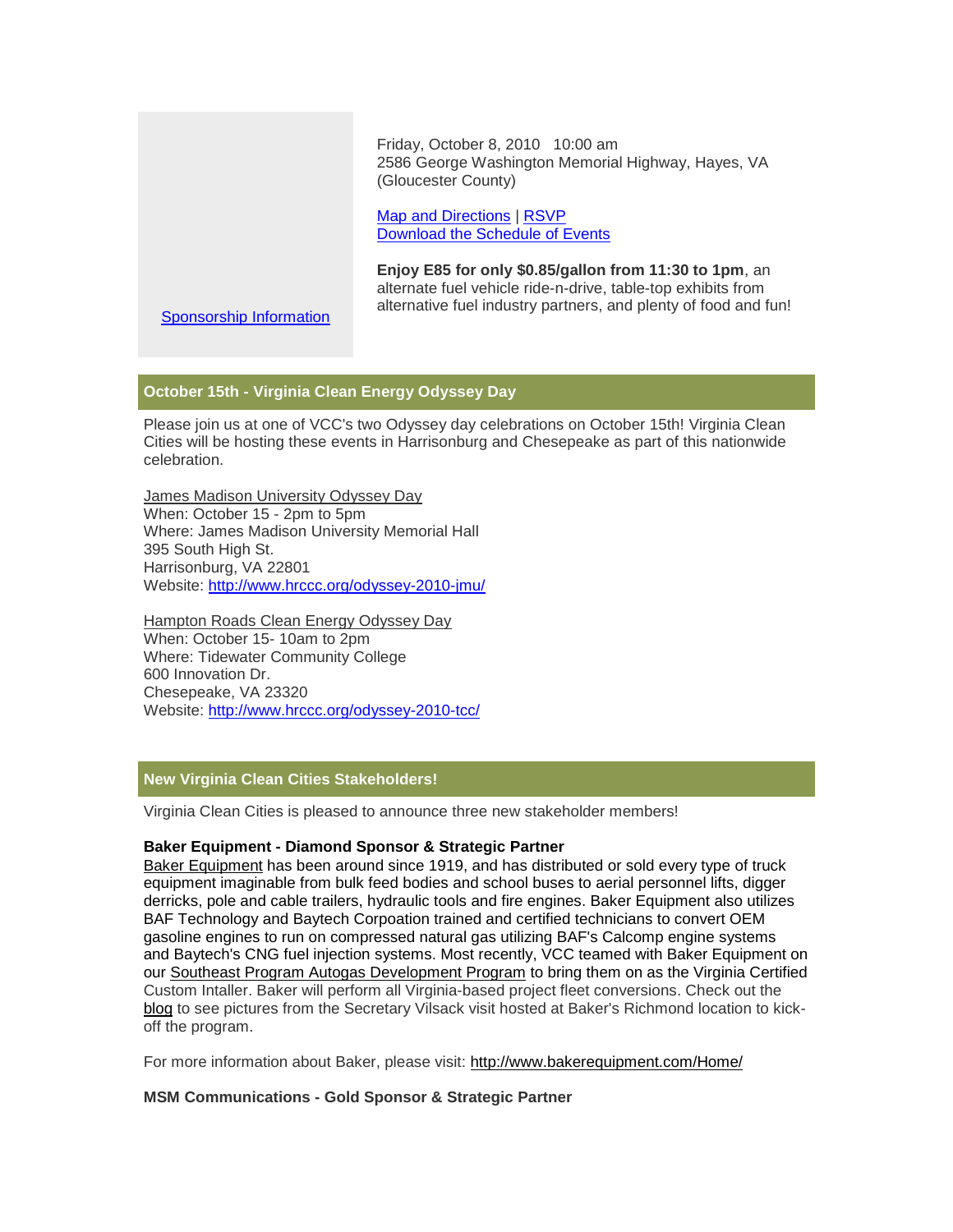MSM Communications is leading the marketing and communications campaign for our [Southeast Propane Autogas Development Program.](https://pod51004.outlook.com/owa/redir.aspx?C=c55b5d8da5504e4b9d2a6b162813bcad&URL=http%3a%2f%2fr20.rs6.net%2ftn.jsp%3fllr%3dtdq8upcab%26et%3d1103711535908%26s%3d2933%26e%3d0016nwpHU_tBQCdbSMWdiiHQq13pJrTd2fmNWHRFVla-Jw4yPc36FHxD-BgBpX4-hhcDOYEnSHp7IyN-wZxa76kVrY7QaduGyLGNDts3cW6BslRismhWG1eS3PqD_D2Wi0B) MSM is an Austin, Texas-based consultancy that develops long-term relationships with clients who are launching new initiatives, companies or products.

For more information, visit [http://www.msmcommunications.com/](https://pod51004.outlook.com/owa/redir.aspx?C=c55b5d8da5504e4b9d2a6b162813bcad&URL=http%3a%2f%2fr20.rs6.net%2ftn.jsp%3fllr%3dtdq8upcab%26et%3d1103711535908%26s%3d2933%26e%3d0016nwpHU_tBQCIQ41grVs26P97bDLmQAdYVpZBIRWyHBqmzNJR-JPkKAM_qqzKJJc5QqeWnkOl921RFoCmGIXi0Zu6EfrWPO7HWm0oeq3IRNVmHjIl3q9Ch2cycAo3Ljgn)

#### **VMACS, Inc. - Gold Sponsor & Strategic Partner**

[VMACS](https://pod51004.outlook.com/owa/redir.aspx?C=c55b5d8da5504e4b9d2a6b162813bcad&URL=http%3a%2f%2fr20.rs6.net%2ftn.jsp%3fllr%3dtdq8upcab%26et%3d1103711535908%26s%3d2933%26e%3d0016nwpHU_tBQC5TECiT3yy5Y4oD_T6_HGckwvJUvJNM0xDgiRksT85u6wCVAKJL5V4zO2TTuryuWvW3xhuCQSEgoFYWZr3FGU0pkt9sGhbUa0%3d) is a veteran-owned small business located in Chesapeake, Virginia committed to providing products & services tailored to delivering safety, efficiency and productivity enhancing capabilities for public and private fleets. VMACS serves federal, state, and local government as well as private and public fleets, and owner operators. The company is an authorized distributor and service partner for Webasto Product North America, JBAR A/C, ProTech, PressurePro and Ram Mounts. The company offers new parts sales including complete systems, mobile repair service for authorized brands and others, complete custom system installations, and custom design & engineering services for OEM integration.

For more information about VMACS, Inc., please visit [http://www.vmacs.net](https://pod51004.outlook.com/owa/redir.aspx?C=c55b5d8da5504e4b9d2a6b162813bcad&URL=http%3a%2f%2fr20.rs6.net%2ftn.jsp%3fllr%3dtdq8upcab%26et%3d1103711535908%26s%3d2933%26e%3d0016nwpHU_tBQBow0sshNhIojDcNjWiaZT5QQGdOsPFlzud-pni-ITi4lCeMpDxgsXRNqGfoOXwjbcfSCA43McAk2B9Lbq3DZUBlazbG0ydBWw%3d)

#### **Wholesome Energy - Coalition Stakeholder**

Wholesome Energy is an affiliate of Wholesome Foods, Inc., (a family-owned company that was established in 1964). Wholesome Foods distributes poultry, beef, pork, deli items and Virginia's Best bottled water to restaurants and supermarkets in the Mid-Atlantic region. In the winter of 2008, Wholesome Energy started the construction of a biofuels facility which is when they linked up wtih Virginia Clean Cities. Wholesome Energy is also a fabricator and distributor of Nonox Emulsion Combustion Technology.

#### For more information about Wholesome Energy, please visit [http://wholesomeenergy.net/history.html](https://pod51004.outlook.com/owa/redir.aspx?C=c55b5d8da5504e4b9d2a6b162813bcad&URL=http%3a%2f%2fr20.rs6.net%2ftn.jsp%3fllr%3dtdq8upcab%26et%3d1103711535908%26s%3d2933%26e%3d0016nwpHU_tBQAhoCPutnRLBK7WSFjNMMoIHYsBYNhOKbDcZqGv5heBZ-Sjq7Nija4abd2G3-NinVQJv2j63MbtFyGM18gzOGeGJ2I80d-oC3ANZH43pbKO4Nrx4gxtu883ugkxbZuEbr0%3d)

# **Virginia Biodiesel Conference: New Meeting Format Helps Increase Dialogue**

On September 29th, Virginia Clean Cities hosted the Virginia Biodiesel Conference at JMU's Festival Grand Ballroom. The conference utilized an open meeting style, and specifically focused on several topics including: tax credits, quality control, incentives and funding, market barriers, the debate of food vs. fuel, and legislation and policy. Attendees were able to create focus areas and participate in dynamic breakout sessions. Participants included representatives from state and local government, the biodiesel and petroleum industries, university representatives, vehicle fleet operators, biodiesel producers, and interested members of the general public.

[Conference Page](https://pod51004.outlook.com/owa/redir.aspx?C=c55b5d8da5504e4b9d2a6b162813bcad&URL=http%3a%2f%2fr20.rs6.net%2ftn.jsp%3fllr%3dtdq8upcab%26et%3d1103711535908%26s%3d2933%26e%3d0016nwpHU_tBQBiURlmzUxyTE5LlBFrXj1JmPHV0HSlUSu_KdiRQROScG3ylLPzTmVmN-Qq2eL226b-hZQLkl-6iOv283fFIdOwcQF3xPTdz0pdFaMrjh29ak1n1Oq9EolVsCRtfDqv3uagY7zlUJjP_zaGoAxoB_mF7LU5zp-4T3gNMCqqGzdePyISYo7hiqZ0Nilawe4S7x6W1CyTzK3rSA%3d%3d) - Session results will be posted late this week

This event was preceded by a Biodiesel Webinar on September 17. The webinar featured a presentation by Richard Nelson, who is an Associate Professor in the Center for Sustainable Energy at Kansas State University. The webinar aimed to inform interested stakeholders on the subject of biodiesel and biodiesel use. Specific topics discussed include the state of the biodiesel industry, supply chain issues, use and implementation, niche markets such as mining and schools, quality control, and incentives/funding. The archived copy of the webinar can be found [here.](https://pod51004.outlook.com/owa/redir.aspx?C=c55b5d8da5504e4b9d2a6b162813bcad&URL=http%3a%2f%2fr20.rs6.net%2ftn.jsp%3fllr%3dtdq8upcab%26et%3d1103711535908%26s%3d2933%26e%3d0016nwpHU_tBQB5ExI8dIXaPjCF86xIZr3TGDgS10rnbYj7H0MTW_PygRlp8hd5EosWCeCyoVvX5GE5S77HUm0leTYu3Na9x_gyJhXoMGMLjSHtlQYH2wUDScLg27fQQceZw2rg6UokBAptVcEamjZzhJjNFqnkfD3u)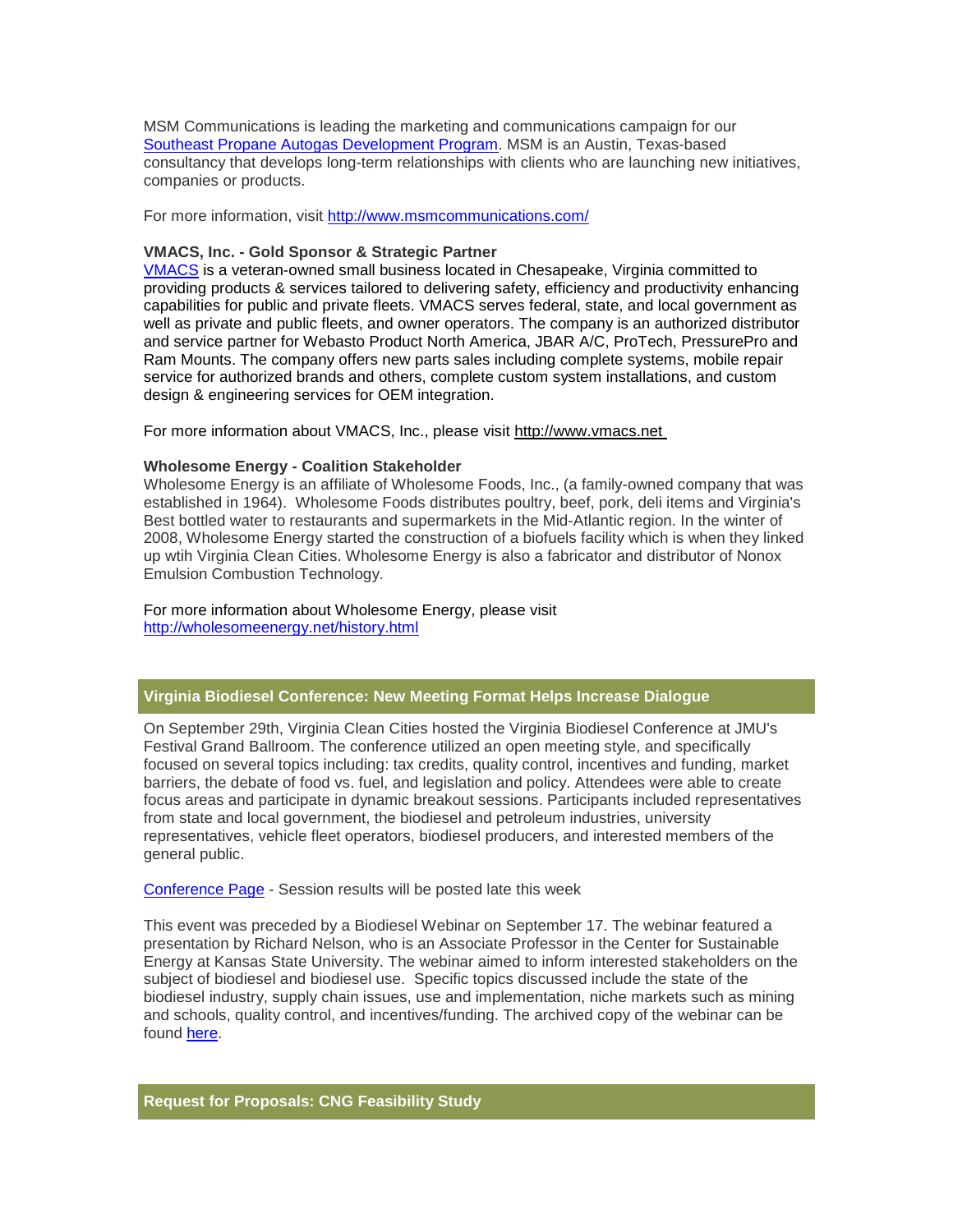Virginia Clean Cities, in cooperation with the City of Chesapeake, are seeking proposals from interested parties to determine the feasibility of using CNG to fuel City of Chesapeake trash collection vehicles.

To download the full request for proposals (RFP), [click here](https://pod51004.outlook.com/owa/redir.aspx?C=c55b5d8da5504e4b9d2a6b162813bcad&URL=http%3a%2f%2fr20.rs6.net%2ftn.jsp%3fllr%3dtdq8upcab%26et%3d1103711535908%26s%3d2933%26e%3d0016nwpHU_tBQDQuYE7elEH9HPQkRqbFzN7TgGA6N2ZsB204IMKPMlWTjNubOvJ6jpdceRSU0ajghE5RvzrN0eTC7d3E9R5ofXXsDWvDfu30fJdYFtoZ3mibG09y4963XWQ5RNsILpLeLqRGotkConXCAgAvIhlijAOgBwuTEEGKG5J3xdRsKPVpL4_Q7opPTybr53gbK8F7E0%3d) or visit our [website.](https://pod51004.outlook.com/owa/redir.aspx?C=c55b5d8da5504e4b9d2a6b162813bcad&URL=http%3a%2f%2fr20.rs6.net%2ftn.jsp%3fllr%3dtdq8upcab%26et%3d1103711535908%26s%3d2933%26e%3d0016nwpHU_tBQCYow8wd9kX5P6PT0oIYuNKycAbSWk7-a8WCGiWxi87u8cHQFXBMLrFeXDqqHCVyYQBFRqXcNvfKZhJDlUkZHM8c2w3uWeCupk0XsQVA9eFE-cEYm8_CKOhZztCNZ9kHVbj9GlwmsDxqYurboYXiVvT)

Proposals are due by 5 pm EST October 22, 2010.

Questions shall be directed to: Chelsea Jenkins Director, Virginia Clean Cities P: (757) 256-8528 cjenkins@hrccc.org

Please distribute to appropriate colleagues.

# **VCC, EPA, and Luck Stone hold Press Conference on September 16th to Celebrate a First in VA**

Virginia Clean Cities and Luck Stone, which is based in Richmond and is one of the largest aggregate companies in the U.S., have partnered to carry out a project that will seek to lead by example in the area of diesel emissions reductions. Funding from the EPA National Clean Diesel Campaign to Virginia Clean Cities and James Madison University have helped launch the very first construction repower project in Virginia. A \$710,000 EPA Diesel Emissions Reduction Act grant, combined with \$1.1 million from Luck Stone, will be used to repower or replace older diesel engines in 11 off-road construction vehicles with new, more efficient diesel engines and generators.

The new engines will result in a 50% reduction in nitrogen oxides and 65% reduction in particulate matter for each piece of equipment. Annually, the project is expected to eliminate 30.85 tons of nitrogen oxide, two tons of particulate matter, 11.93 tons of carbon monoxide, and 2.74 tons of hydrocarbons at four Luck Stone plants in Virginia. "Putting clean diesel engines to use will bring cleaner, healthier air for the workers and neighborhoods surrounding these plants." said EPA mid-Atlantic Regional Administrator Shawn M. Garvin. In addition, the project is estimated to create approximately 20 jobs.

[Luck Stone Event](https://pod51004.outlook.com/owa/redir.aspx?C=c55b5d8da5504e4b9d2a6b162813bcad&URL=http%3a%2f%2fr20.rs6.net%2ftn.jsp%3fllr%3dtdq8upcab%26et%3d1103711535908%26s%3d2933%26e%3d0016nwpHU_tBQAby2AjuP4Dginjli1vNyOYdgAca21RpoFKGbKAXUY5T_G4G4T6caXDIvQ6mpGlDRLczNcJoBQPnP9pFw0M7qWgKWqL5XIKwXQk4FXU1Bde-DqEmNbv9euQkS8DgY_-KhtMt1McLPkZFBhhk4hE0sMHWBehAkRRIGPS2WXWqpqGkw4ncG9E4-M1qXWJknNSJ37NtgU4Wc4Y3g%3d%3d) - [Luck Stone Construcion Repower Video](https://pod51004.outlook.com/owa/redir.aspx?C=c55b5d8da5504e4b9d2a6b162813bcad&URL=http%3a%2f%2fr20.rs6.net%2ftn.jsp%3fllr%3dtdq8upcab%26et%3d1103711535908%26s%3d2933%26e%3d0016nwpHU_tBQBaLPcVE8CSY05ykCLw8Lxw6vjX6Cd-Rm1InjgjHh-v45No0FK290qV-4aQvA2LBp-gmm4sSSxY_ZLGnFGAqXyQrsHIpDaxDutZdaCRKjxSAhDtoXFN7YiXJBCcQfR0nSXTJ4S728lvJ98F-TW9F9TEbwgrVnQ_EadMsd-BFWW51Q%3d%3d)

#### **E85 Stations in Hopewell**

Virginia Clean Cities hosted a planning meeting in Hopewell to discuss E85 stations. This meeting was well attended by a variety of local stakeholders and illustrated a significant interest in E85 stations in the area. The group intends to pursue both a Fort Lee E85 pump and a public access station in the Hopewell area.

Protec fuels is willing to fund station upgrades through fuel purchase contracts. Growth Energy is providing \$2,500 to \$5,000 to install E85 and blender pump infrastructure throughout the country. This funding can be used in addition to Virginia Clean Cities grant funding and the 50% alt fuel federal tax credit that expires at the end of this year. For additional information contact Alleyn at aharned@hrccc.org.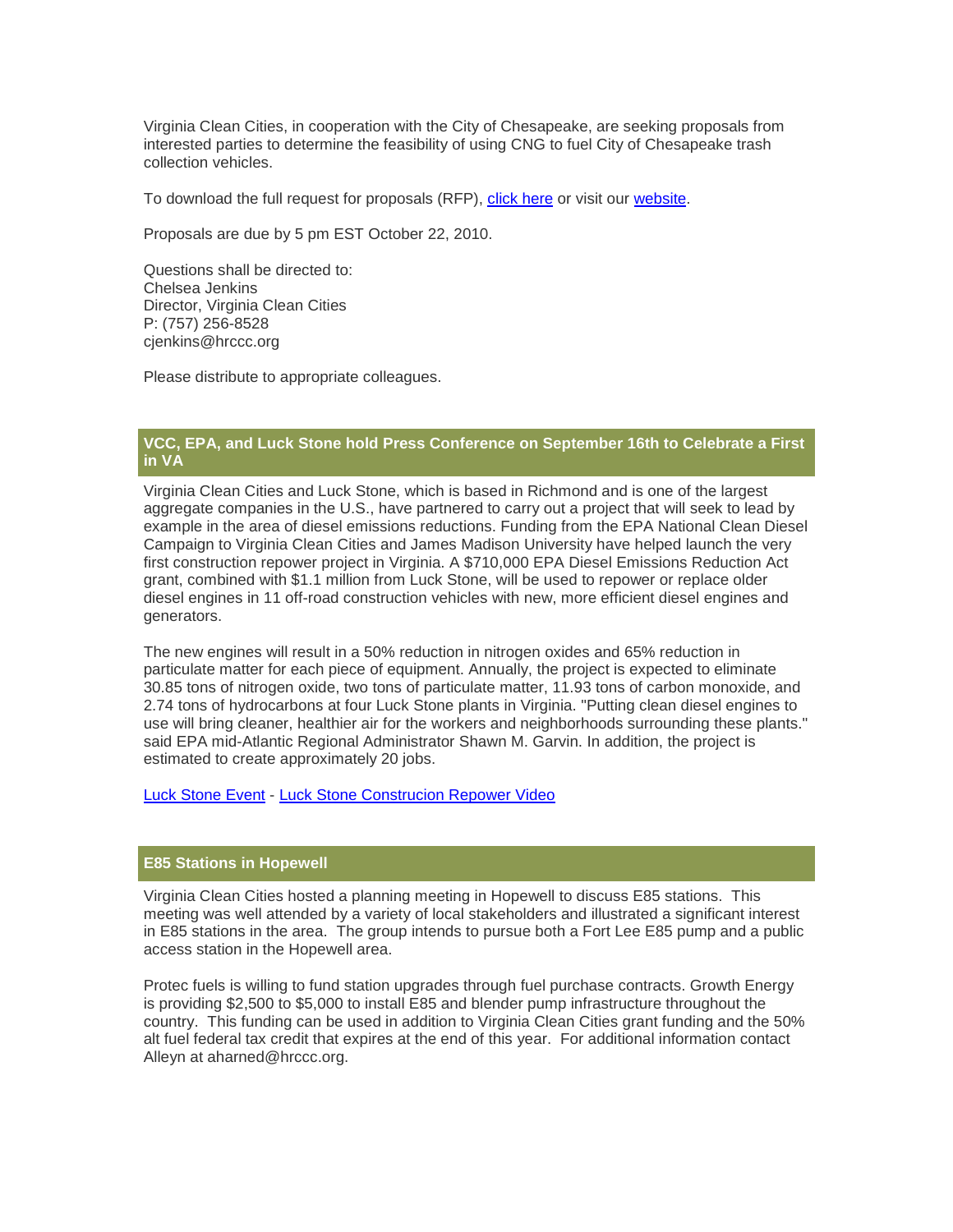# **Virginia E85 Car Wins \$5 million Through Progressive Automotive X-Prize**

Lynchburg based Edison2 has won a \$5 million through Progressive Insurance's Automotive X-Prize. The goal of the Automotive X Prize is to spark the development of super-efficient cars that can be manufactured in large volume. "We wanted to incentivize the dreamers and the doers out there to take on an audacious act," said Peter Diamandis, X Prize Foundation chairman and chief executive. "This was not an easy competition by any means."

The competition was broken up into two classes: Mainstream, which was for four-seat vehicles, and Alternative, which had two divisions: two-seats side-by-side and two seats in a tandem, fighter-jet configuration.

Edison2 had entered two Very Light Cars in the Mainstream class, and they were the only two remaining cars in that class. While mechanically identical, each of the Very Light Cars recorded different results at the track, which the team attributed to variables like weather conditions. Sitting on a 100-inch wheelbase, the car has a chassis of welded steel tubing and a body that resembles a small helicopter, but the entire vehicle weighs just 830 pounds. A rear-mounted, single-cylinder motorcycle engine burns a blend of 85 percent ethanol and 15 percent gasoline to make about 40 horsepower.

# **ROUSH Micro Bird E-450 Debuts**

Micro Bird launched the new G5, a new ROUSH liquid-propane powered E-450 Dual Rear Wheel (DRW) Cutaway vehicle, at the BusCon show on September 29 at the Navy Pier in Chicago. The Micro Bird G5 ROUSH LP-powered E-450 has a 25 passenger capacity and will be available exclusively through Blue Bird dealers nationwide beginning in the first quarter of 2011. This bus uses the Ford 6.8L, V-10 engine which runs on the ROUSH LP injection fuel system. The fuel capacity is 43 usable gallons which, depending on driving conditions, has a range of 320 miles.

### **Medium and Heavy Duty Vehicles Guide**

The Clean Cities' Guide to Alternative Fuel and Advanced Medium- and Heavy-Duty Vehicles is now available from EERE. The 40-page, 4-color booklet describes vehicle technologies and truck construction for medium- and heavy-duty vehicles and includes 14 pages of alternative fuel and advanced technology trucks.

This booklet is designed for use in talking to fleet managers one-on-one and so supplies are limited to 25 copies. You can also order up to 5 copies from the EERE website at [http://www1.eere.energy.gov/library/default.aspx](https://pod51004.outlook.com/owa/redir.aspx?C=c55b5d8da5504e4b9d2a6b162813bcad&URL=http%3a%2f%2fr20.rs6.net%2ftn.jsp%3fllr%3dtdq8upcab%26et%3d1103711535908%26s%3d2933%26e%3d0016nwpHU_tBQDNZwbte5PamaEuWDGwWRUUsYqtTb12Kdlg3v3EUEbfRGwXUF7OD2cNMgnXrZNZtKisBDy111Ft-ax1roqih39cR0-ro5hVpmemuAa-yem_GRf1dMeUR_KJoqjsRB6_tb3GDkZzRnaetQ%3d%3d) in the box labeled Latest Additions. You can also view the pdf at that site.

# **Upcoming Conferences and Events**

*October 8, 2010:* Grand Opening of the new and open to the public Phillips Energy Fueling Station. This new public 24 hour fueling station will include Biodiesel, E85, and Propane Autogas as well as gasoline and diesel. **\$.85 / gallon E85.** [RSVP here](https://pod51004.outlook.com/owa/redir.aspx?C=c55b5d8da5504e4b9d2a6b162813bcad&URL=http%3a%2f%2fr20.rs6.net%2ftn.jsp%3fllr%3dtdq8upcab%26et%3d1103711535908%26s%3d2933%26e%3d0016nwpHU_tBQBWff6h9fBiCzLdQBr6rK85UF_aaKlnlV31tSCrIQGtprjT8vTv90qdfklZJGD7A7ZE-IYkC8wDT0Pxr-sPTSTY2vJlHanxDuBrWhvwXpBWPAFocGOUAvCiM3d7mFnLlX-8LQKJpBwyePR4anaDSf6xrHCZuYw22-ALSa6wu8GgFUHXxCDS5v5yhxwX3JdI0t3t1vTudn3jq6ZKKL30nxa0eX7tX3uLUYFzGUF_WcFKFcuqP1zlychHXmO6JnUtzH4%3d)

*October 12-14, 2010*: The Governor's Energy Conference is scheduled for October 12-14 in Richmond. This conference features technology innovations, economic development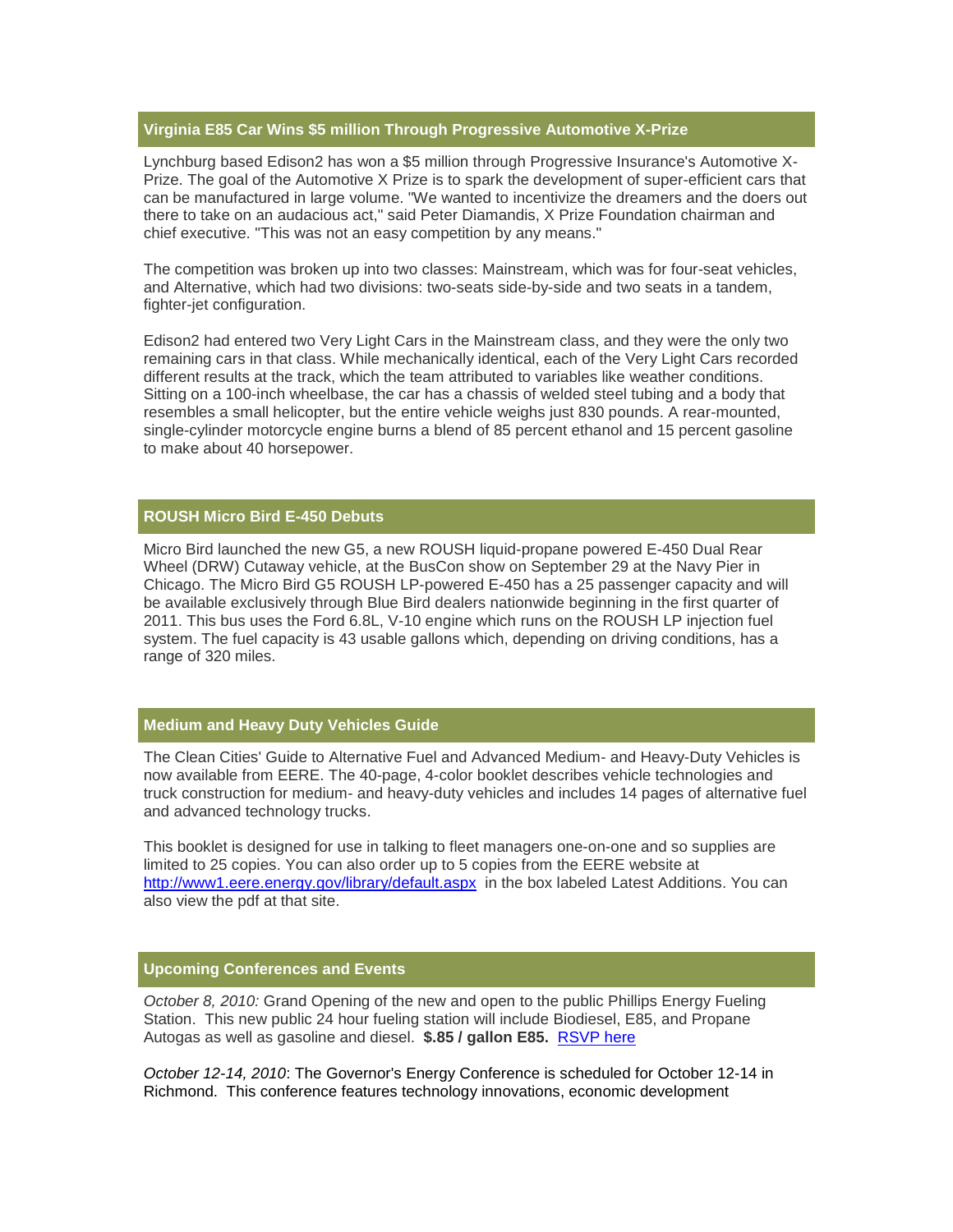approaches, and policy solutions to enhance Virginia's role in creating a secure clean energy future.

*October 15, 2010:* [National Alternate Fuel Vehicle Day Odyssey](https://pod51004.outlook.com/owa/redir.aspx?C=c55b5d8da5504e4b9d2a6b162813bcad&URL=http%3a%2f%2fr20.rs6.net%2ftn.jsp%3fllr%3dtdq8upcab%26et%3d1103711535908%26s%3d2933%26e%3d0016nwpHU_tBQDv_l_SDRX--rD_ZO44GYkEBRYO3lJX3WoOaefrRk6lp1CvLbmrhoNGpW84yp9Y29zinIL3IPfwIbSoCUCg5OKjugnWi4UBTFsfsEMgdoBH320yi9z988nY) is scheduled for October 15 at several locations throughout the Commonwealth including [Harrisonburg, Virginia at JMU](https://pod51004.outlook.com/owa/redir.aspx?C=c55b5d8da5504e4b9d2a6b162813bcad&URL=http%3a%2f%2fr20.rs6.net%2ftn.jsp%3fllr%3dtdq8upcab%26et%3d1103711535908%26s%3d2933%26e%3d0016nwpHU_tBQDpK8cEBpuakO8kyQLIrfLyYJu9sCtTuwY-eAsWJiKTxbVaL9QcEw4kz4RFsfcXjPrczn1J8AtbT5NcMNZktAYhKP8aRXKLwd0XU7B5tFKL4_pddlbr-fzk2pMQAsVD-Fs%3d) as well as [Chesapeake, Virginia at Tidewater Community College.](https://pod51004.outlook.com/owa/redir.aspx?C=c55b5d8da5504e4b9d2a6b162813bcad&URL=http%3a%2f%2fr20.rs6.net%2ftn.jsp%3fllr%3dtdq8upcab%26et%3d1103711535908%26s%3d2933%26e%3d0016nwpHU_tBQCgCwG0s3lmRkGLe7I-e4Vk1nQhMhEsdl8ZRa2A1oy44luRRSRyTcuOR76e6HbBr_BkHzRtWS9R2vchY0pdkjC1lq2xmPYqbMKGjB_n1UQyd3Qv6rS2SL3XgptT0FrMzNc%3d) These events will showcase alternative transportation technologies and educate a wide range of attendees. Sponsorship opportunities are available. For information about sponsorship, please contact Ryan at rcornett@hrccc.org.

*October 18-19, 2010*: Green Fleet Conference in San Diego, CA. To provide a Resource for Fleet Professionals to Learn to Save Money, Increase Efficiency, and Stay Up to Date with Their Eco-Friendly Fleets. More at [http://www.greenfleetconference.com/](https://pod51004.outlook.com/owa/redir.aspx?C=c55b5d8da5504e4b9d2a6b162813bcad&URL=http%3a%2f%2fr20.rs6.net%2ftn.jsp%3fllr%3dtdq8upcab%26et%3d1103711535908%26s%3d2933%26e%3d0016nwpHU_tBQBCYDb6LNtakP1-KAngbAB_jTR-t8JmC6xD2vSBzrh1bNpvrm7BK1Nx6VdZT33be7NcCxjFcxCWawZbtT9T1xVWcFE6sfMNQ-Q4PLYOQzvTEsbhUxgMVG3c)

*October 19-20, 2010*: Clean Diesel 10 in Washington, DC will celebrate 10 years of cleaner air through the National Clean Diesel Campaign and the Diesel Emissions Reduction Program. Clean Diesel 10 is a two-day event to recognize contributions, create networking opportunities, and plan for the future. Alleyn and Ryan will attend.

SAVE THE DATE: *February 25, 2011*: Hydrogen Seminar at James Madison University. Virginia Clean Cities and JMU will host an informational seminar on hydrogen fuel cell technology.

# **VCC Project Related News**

#### **Luck Stone EPA Clean Diesel Project**

Conversions and repowers are taking place now as part of the Luck Stone Construction Repower project. An announcement event was held on 9/16 in the Richmond area.

#### **Get Ready - Electric Vehicles**

The Virginia Get Ready workgroup has completed initial efforts on most of Virginia's Electric Vehicle Plan. Please stay tuned for a release of the initial Virginia readiness document. Questions or electric vehicle considerations can be sent to aharned@hrccc.org.

#### **E85 Infrastructure**

Virginia is opening the 5th public E85 station in Gloucester on October 8th. Later this year, we will open a station in Southwest Virginia. A 6th station has also opened in Ashburn Virginia.

#### **Southeast Propane Autogas Development Program**

The conversions have started for the program. The marketing for the program has also launched with a new website. Please visit [http://www.usepropaneautogas.com/](https://pod51004.outlook.com/owa/redir.aspx?C=c55b5d8da5504e4b9d2a6b162813bcad&URL=http%3a%2f%2fr20.rs6.net%2ftn.jsp%3fllr%3dtdq8upcab%26et%3d1103711535908%26s%3d2933%26e%3d0016nwpHU_tBQAix-GZW0Y3w4ThKpiU_SzxM7NYEeEPubMi4Ud7CTz2jWlH0IumQg6qm4MDsD38G3ZYEGfGrfY5c023r_oGgCGf0UOK61Tn6uQUXNpwcYkkeMTHIg8PnRtn) and [http://www.usepropaneautogas.com/blog/](https://pod51004.outlook.com/owa/redir.aspx?C=c55b5d8da5504e4b9d2a6b162813bcad&URL=http%3a%2f%2fr20.rs6.net%2ftn.jsp%3fllr%3dtdq8upcab%26et%3d1103711535908%26s%3d2933%26e%3d0016nwpHU_tBQArv1Q11ieO_VkWvIIN-fZpQ9CbA73yV2DKVBscS1gWXu8A3Xe4A8hudGNGdBaBlrf1JjATzprabj-kNGUKEi9eRNFk1wnCuL5QmfGDtTqH2Cw-2CtXmFhCb6a2Ml9aOW0%3d) to see project updates.

#### **Virginia Public Fleets Clean Diesel Program**

Spotsylvania County Public Schools has just put 4 new propane school buses in to service, increasing the number from 5 to 9 total propane school buses operating in the state. A press conference will be held in early November to celebrate this huge milestone - stay tuned!

# **Clean Cities Question of the Month**

**Question of the Month:** What are the different categories of electric vehicle supply equipment (EVSE)?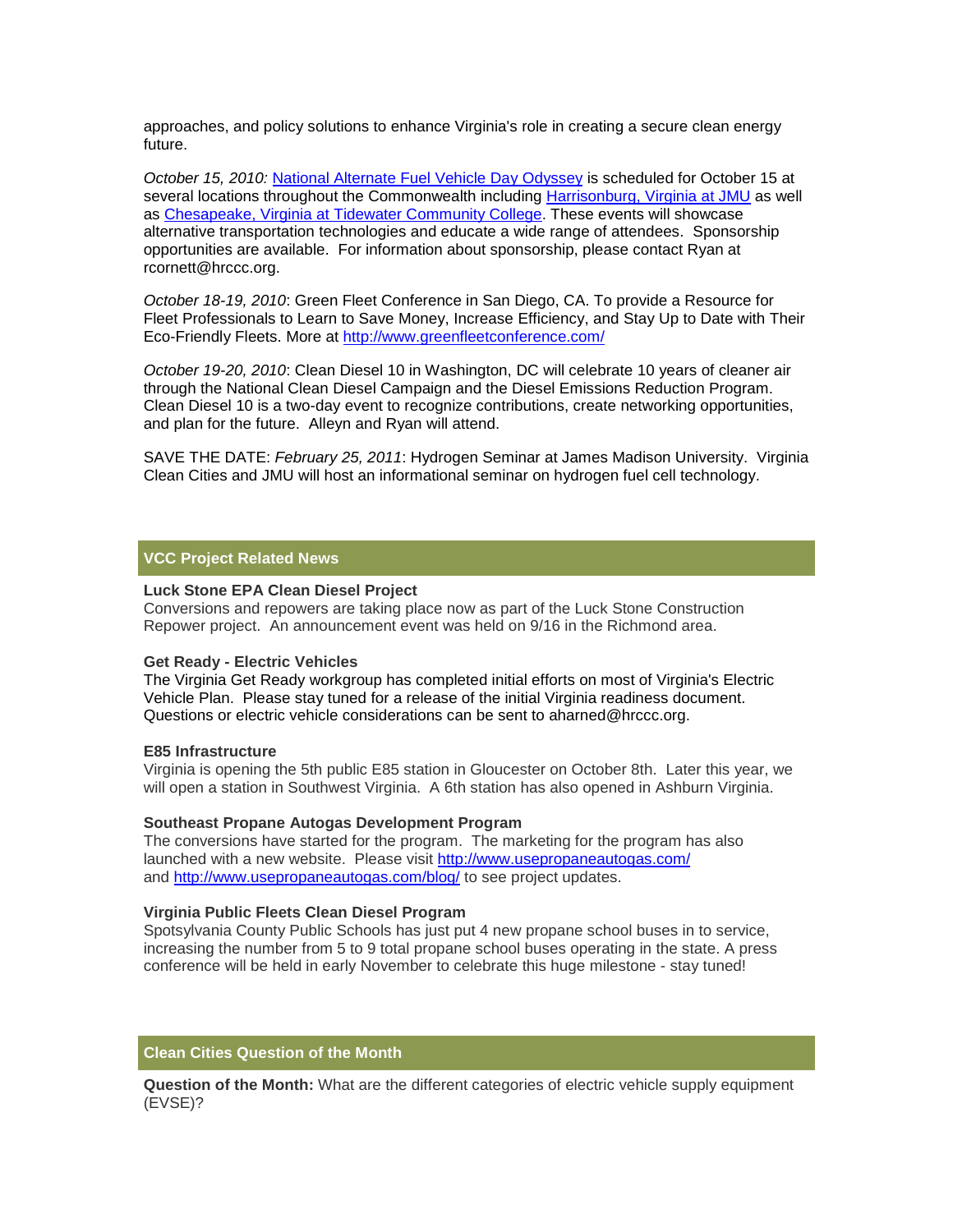**Answer:** The recent expansion of EVSE infrastructure (in preparation of upcoming launch of a number of new original equipment manufacturer electric drive vehicle models) has created some confusion about how to classify the different types of EVSE. To understand these categories, we first need to get back to the basics of electricity and review the following terminology:

### **Current type:**

Alternating current (AC): Movement of electric current that reverses or alternates direction. AC is the form of current normally delivered by an electric utility to homes or businesses.

Direct current (DC): Movement of electric current that continuously flows in the same direction. DC is the form of current normally delivered through batteries.

Amperage: The amount of electrical current, which can be thought of as the rate of flow. Amperage is measured in amperes, commonly referred to as amps.

Voltage: The electric potential energy per unit charge, which can be thought of as the force or pressure that drives the electric current. Voltage is measured in volts (V).

By multiplying amperage by voltage, you can find the unit of power, otherwise known as watts (W). There are 1000 watts in a kilowatt (kW). A standard residential three-prong outlet can supply 12 amps at 120V, or 1.44 kW based on the following equation:

12 amps x 120V = 1440 W / 1000 = 1.44 kW

Electric drive vehicle battery packs are measured in kilowatt hours (kWh). A kWh is a unit of energy that indicates the ability to provide a given power for one hour. In theory, a 24 kWh battery pack would take 16.7 hours to charge using a standard 3-prong outlet based on the following equation:

24 kWh / 1.44 kW = 16.7 hours

Categories of EVSE AC EVSE has been defined as follows: *Level 1-* Amperage rated up to and including 20 amps.\* Voltage up to 120V *Level 2***-** Amperage rated up to and including 80 amps.\* Voltage up to 240V *Level 3\*\*-* Amperage rated up to 400 amps. Voltage above 240V.

\* The actual amperage is based on the circuit ratings and is less than the maximums listed here. For example, Level 1 maxes out at 12 amps on a circuit rated at 15 amps and 16 amps on a circuit rated at 20 amps.

\*\* Level 3 AC has not yet been defined by SAE International and is only provided for reference.

The industry is also investing in the development and deployment of DC fast charge EVSE. DC fast charge EVSE will charge a battery much faster than Level 2 EVSE. It is important to note that DC fast charge is not the same as Level 3. Level 3 uses an AC current, is still in development, and thought to be several years away from deployment; whereas, DC fast charging stations are being deployed in the near-term.

#### Codes and Standards

SAE International, an automotive industry group, is developing standards for on-board and offboard charging components based on the type of infrastructure (Level 1, Level 2, or DC fast charge). SAE standard J1772 (http://standards.sae.org/j1772\_201001/), published earlier this year, addresses the overall physical, electrical, functional, and performance requirements of the EVSE connection in Level 1 and Level 2 charging. SAE is also in the process of developing many additional standards, including one for DC fast charging EVSE.

In addition to SAE standards, EVSE should meet federal, state, and local building and fire codes